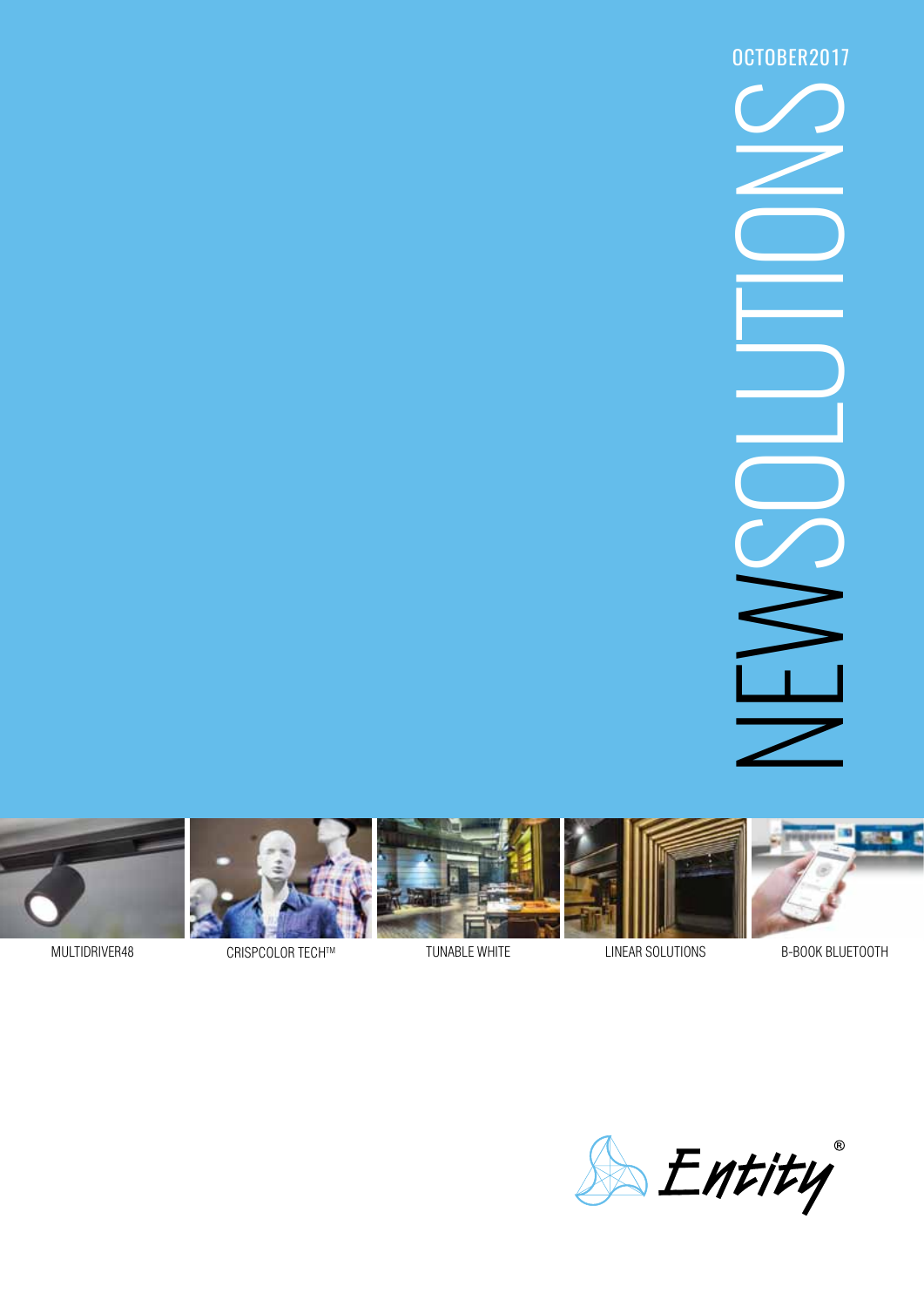# **NEW MULTIDRIVER48**

## Ideale per binario a bassa tensione A.A.G. Stucchi

Entity ha sviluppato **MULTIDRIVER48**, il **nuovo driver 24-48V (in corrente con uscite DALI, 1-10V ed on/ off)** ideale anche per l'inserimento nell'apposito adattatore del nuovo binario MULTISYSTEM a bassa tensione di A.A.G. Stucchi.

L'adattatore dal design compatto, sfrutta al massimo la parte interna del binario utilizzandola come alloggio per il driver LED che scompare totalmente una volta inserito l'adattatore nel binario stesso, garantendo la massima libertà e pulizia nel design degli apparecchi di illuminazione.

#### *Ideal for A.A.G. Stucchi low voltage track*

*Entity has developed MULTIDRIVER48, the new driver 24-48V (in current with DALI, 1-10V and on/off outputs) is ideal also for insertion into the new low voltage track MULTISYSTEM adapter from A.A.G. Stucchi. Compact in design, this adapter makes maximum use of the inner part of the track, using it to house the LED driver, which disappears completely once the adapter is inserted in the track, ensuring maximum freedom and a clean design in lighting equipment.*





# Caratteristiche principali

- Range di funzionamento  $1V V_{in}$ -5V
- • Ingresso non polarizzato
- Fusibile di protezione
- Protetto contro i picchi di tensione
- • Circuito per la riduzione di scintille sui contatti in caso di inserimenti a "caldo"

#### *Main specifications*

- Operating range 1V V<sub>in</sub>-5V
- • *Not polarized input*
- • *Safety fuse*
- • *Protection against voltage peaks*
- • *Circuit to avoid sparks on pads for insertion in "ON" status*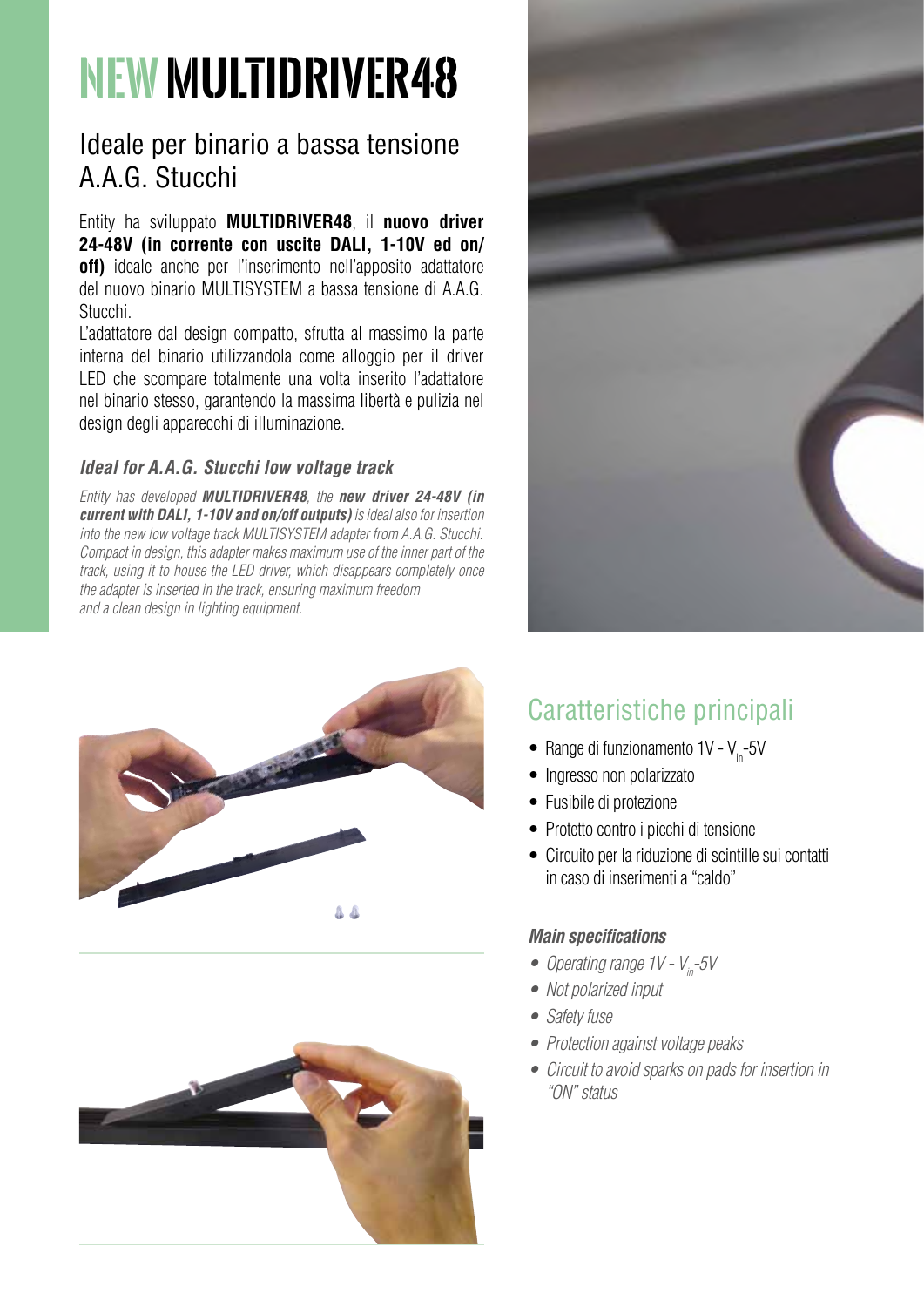

# **EN1572 Dali**

24Vdc | 48Vdc | **V I** | 1 OUTPUT **DALI**

 $V_{in}$  = 24-48 $V_{dec}$ Compatible D ALI IEC 62386 D ALI optosolated input 4-ways Dipswitch for current setting (300m A - 700m A ) Art. code 1200E N1572-000-0-D ALIV48



125 x 13mm

# **EN1573 1-10V**

24Vdc | 48Vdc | **V I** | 1 OUTPUT **1-10V**

V<sub>in</sub> = 24-48V<sub>dc</sub><br>I<sub>out</sub> = 350mA - Art. code 1200EN1573-000-0-0000C35

I<sub>out</sub> = 500mA - Art. code 1200EN1573-000-0-0000C50

I<sub>out</sub> = 700mA - Art. code 1200EN1573-000-0-0000C70



125 x 13mm

# **EN1573 ON/OFF**



24Vdc | 48Vdc | **V I** | 1 OUTPUT

V<sub>in</sub> = 24-48V<sub>dc</sub><br>I<sub>out</sub> = 350mA - Art. code 1200EN1573-000-0-0110C35

I<sub>out</sub> = 500mA - Art. code 1200EN1573-000-0-0110C50

I<sub>out</sub> = 700mA - Art. code 1200EN1573-000-0-0110C70

125 x 13mm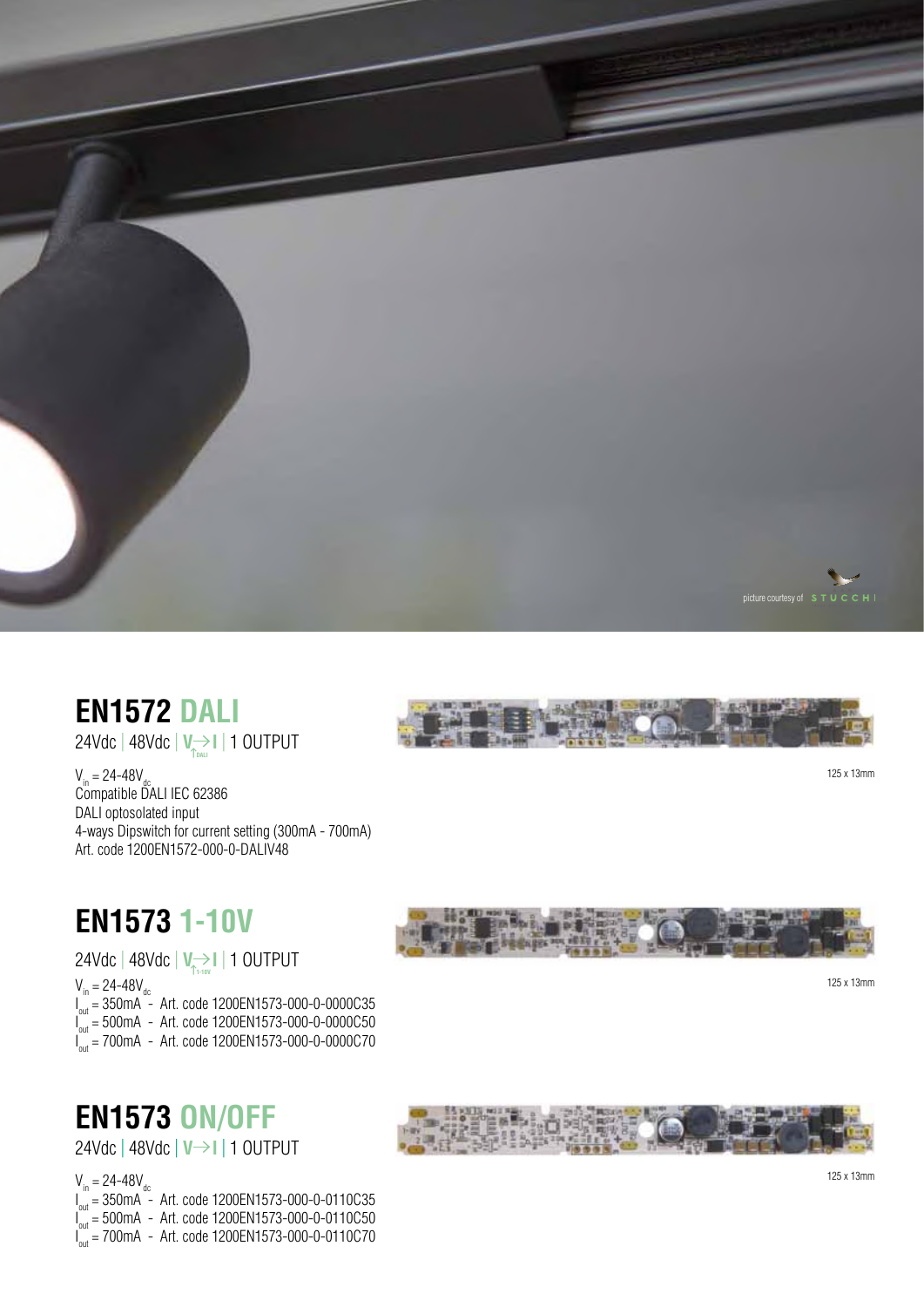# **CRISPCOLOR TECHTM**

# Illuminazione retail che attrae e fa vendere

Nel retail, l'apparenza è tutto. Che si tratti di una boutique esclusiva o di una catena, l'importanza dell'illuminazione e del suo impatto sugli acquirenti è indubbia.

### **COLORI SATURI, VIBRANTI, CHE ATTIRANO L'ATTENZIONE**

Progettati per intensificare i contrasti e rendere i colori vivaci, i LED Lumileds Luxeon con tecnologia CrispColor forniscono un'elevata qualità della luce e garantiscono la migliore resa su tutti i colori, tra cui i bianchi. Un notevole miglioramento rispetto all'illuminazione tradizionale, questi LED innovativi offrono intensità, consistenza e colore senza pari per soddisfare le esigenze illuminotecniche più pretenziose tipiche del settore moda/retail.

#### *Fashion retail lighting that moves product and customers*

*In the world of retail, appearance is everything. Whether it's an exclusive boutique or a global chain, the importance of lighting and its impact on shoppers cannot be overstated.* 

*VIBRANT, SATURATED COLORS THAT COMMAND ATTENTION Designed to intensify contrast and make colors pop like never before, LUXEON LEDs with CrispColor Technology deliver the industry's highest quality of light*  and ensure the best rendering across all colors, including whites. A striking *improvement over halogen and incandescent lighting, these innovative LEDs provide unmatched intensity, consistency and color rendering to satisfy the most challenging fashion retail lighting demands.*

# **EN1574 Strip 140 LED/mt, 24V EN1575 Strip 140 LED/mt, 48V**

# **Scopri le Strip flessibili Made in Italy con LED CrispColor sviluppate da Entity, ideali per il settore retail**

*Discover the flexible Made in Italy Strip designed by Entity, ideal for retail*



24Vdc 48Vdc

| $100 \text{ mm}$<br>$50 \text{ mm}$                                                 |               |
|-------------------------------------------------------------------------------------|---------------|
| $8 \ \mathrm{mm}$<br>$\mathop{\mathsf{E}}$<br>مزبه<br>م، ۵<br>$\infty$<br>$5004$ mm | $5004$ mm $-$ |

Flexible Strip 140 LED/mt, 24V<sub>dc</sub>, Lumileds® CrispColor Technology™, 3000K, CRI>90, R9>90, supplied in 5mt reel, divisible every 50mm - UP TO 3.200 lm/mt

#### **Disponibile in due versioni /** *Available in two versions:*

- **1. I-LED 30mA**, 14,4 W/mt, ~1.700 lm/mt Art. code 1200EN1574-930-H-28CCV24
- **2. I-LED 60mA**, 28,8 W/mt, ~3.200 lm/mt Art. code 1200EN1574-930-G-28CCV24

Flexible Strip 140 LED/mt, 48V<sub>dc</sub>, Lumileds® CrispColor Technology™, 3000K, CRI>90, R9>90, supplied in 5mt reel, divisible every 100mm - UP TO 3.200 lm/mt

#### **Disponibile in due versioni /** *Available in two versions:*

- **1. I-LED 30mA**, 14,4 W/mt, ~1.700 lm/mt Art. code 1200EN1575-930-H-28CCV48
- **2. I-LED 60mA**, 28,8 W/mt, ~3.200 lm/mt Art. code 1200EN1575-930-G-28CCV48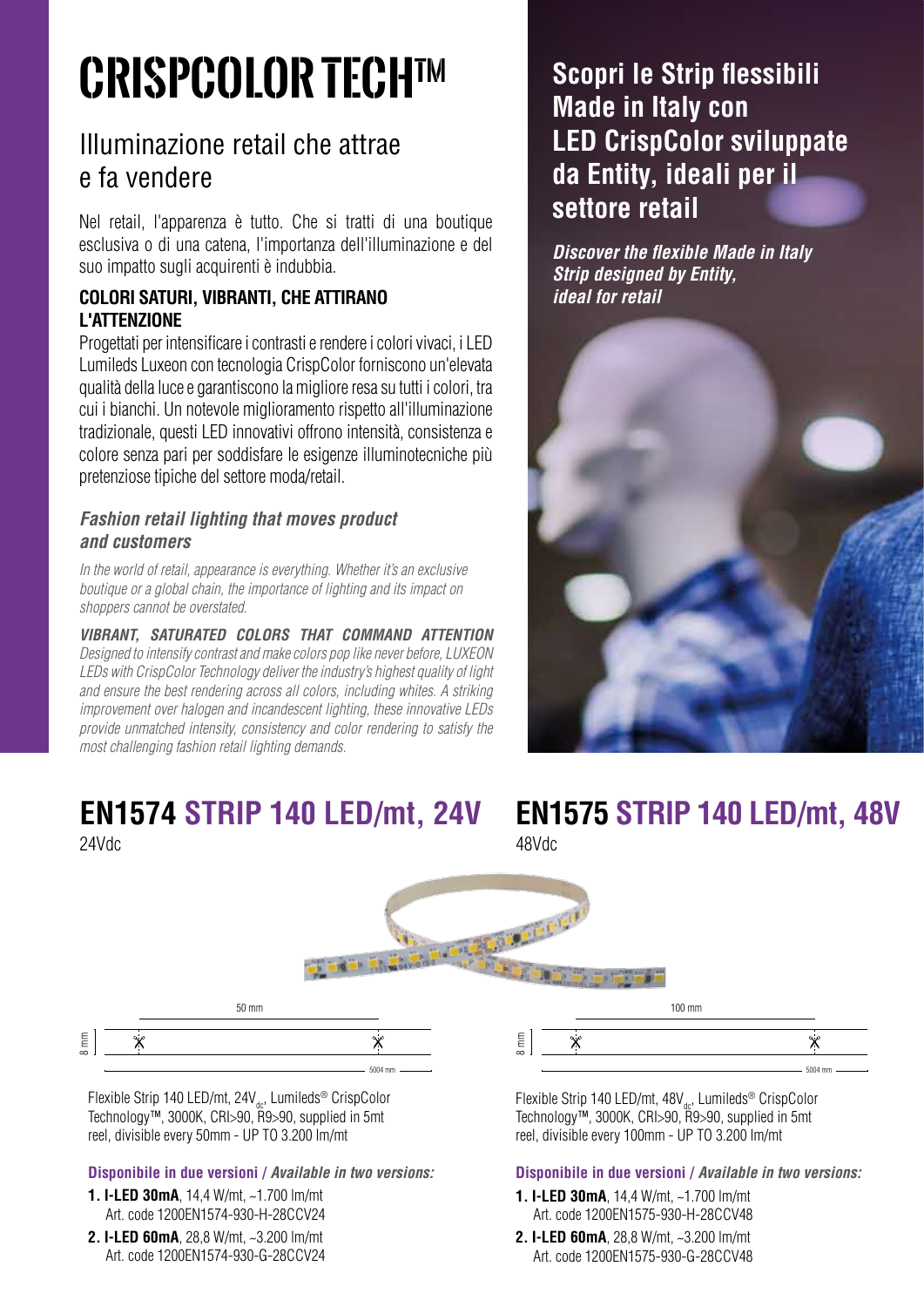

# ■ CRISPCOLOR TECH™

Highlighting rich colors and increasing contrast

#### **More saturated colors**

Easier to discriminate between colors. Improves appearance of objects with fine patterns of several colors

#### **Cleaner Whites**

Below Black Body Locus to eliminate the yellow tint noticeable with traditional LED source

#### **Improved Color Fidelity**

CrispColor Technology scores very high in the most popular color metrics (CRI, CQS, TM-30)

#### **Superior Gamut (High Gamut Area Index)**

- The perfect GAI amount for attractive colors
- GAI too high means artificially saturated colors cartoonish
- GAI too low means dull colors









**Color Data CQS (C Test-Ref)**

| CCT   |                       | 3,237K  |
|-------|-----------------------|---------|
| CRI   | R <sub>a</sub> , [R9] | 93 [95] |
|       | $GAI(R1-R8)$          | 80      |
| cos   | Q。                    | 94      |
| TM 30 | R                     | 90      |
|       | R                     | 101     |
|       |                       |         |

alikan, a 8 3 8 8 8 8 2 5 3 5 5 5



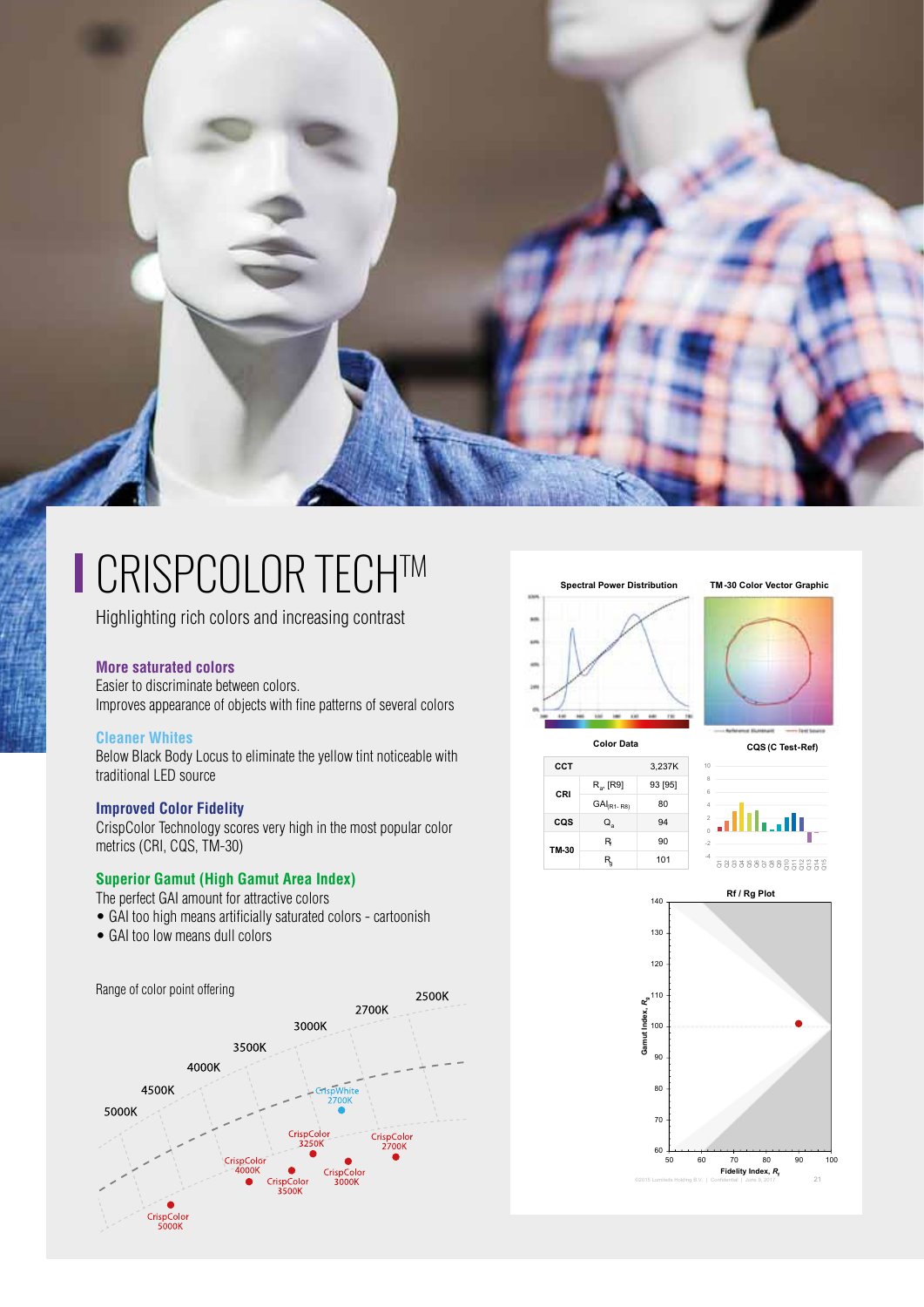# **FRESH FOOD**

# Illuminare gli alimenti

E' dimostrato che attraverso l'esperienza visiva giudichiamo la qualità e la freschezza di un prodotto e quindi la buona presentazione dei generi alimentari è fondamentale per ottenere ottimi risultati di vendita.

Le Stick e Strip LED per FOOD, appositamente progettate per esaltare l'aspetto dei cibi, sono disponibili in versioni specifiche per carne fresca, carne confenzionata, pane, pesce, ortofrutta, ecc.

Le caratteristiche di questa nuova tecnologia si possono riassumere in: temperatura di colore (K) e spettro di emissione dedicati, elevata resa cromatica, bassissima emissione di raggi UV ed IR, risparmio energetico, lunga durata di vita.



# **EN1430 MM (Marble Meat)**

24Vdc

Flexible Strip 140 LED/mt,  $24V_{\text{dot}}$ , Lumileds<sup>®</sup> marble meat, 28,8 W/mt, ~2.400 lm/mt, supplied in 5mt reel, divisible every 100mm Art. code 1200EN1430-8MM-G-L314V24

## *Food lighting LED*

*Through the visual experience we judge the quality and freshness of a product. For this reason a good exposition of foodstuffs is crucial to encourage sales. Stick and Strip LED for food have been designed to light up food and are available with specific solutions for fresh meat, packed meat, bread, fish, vegetables and so on.*



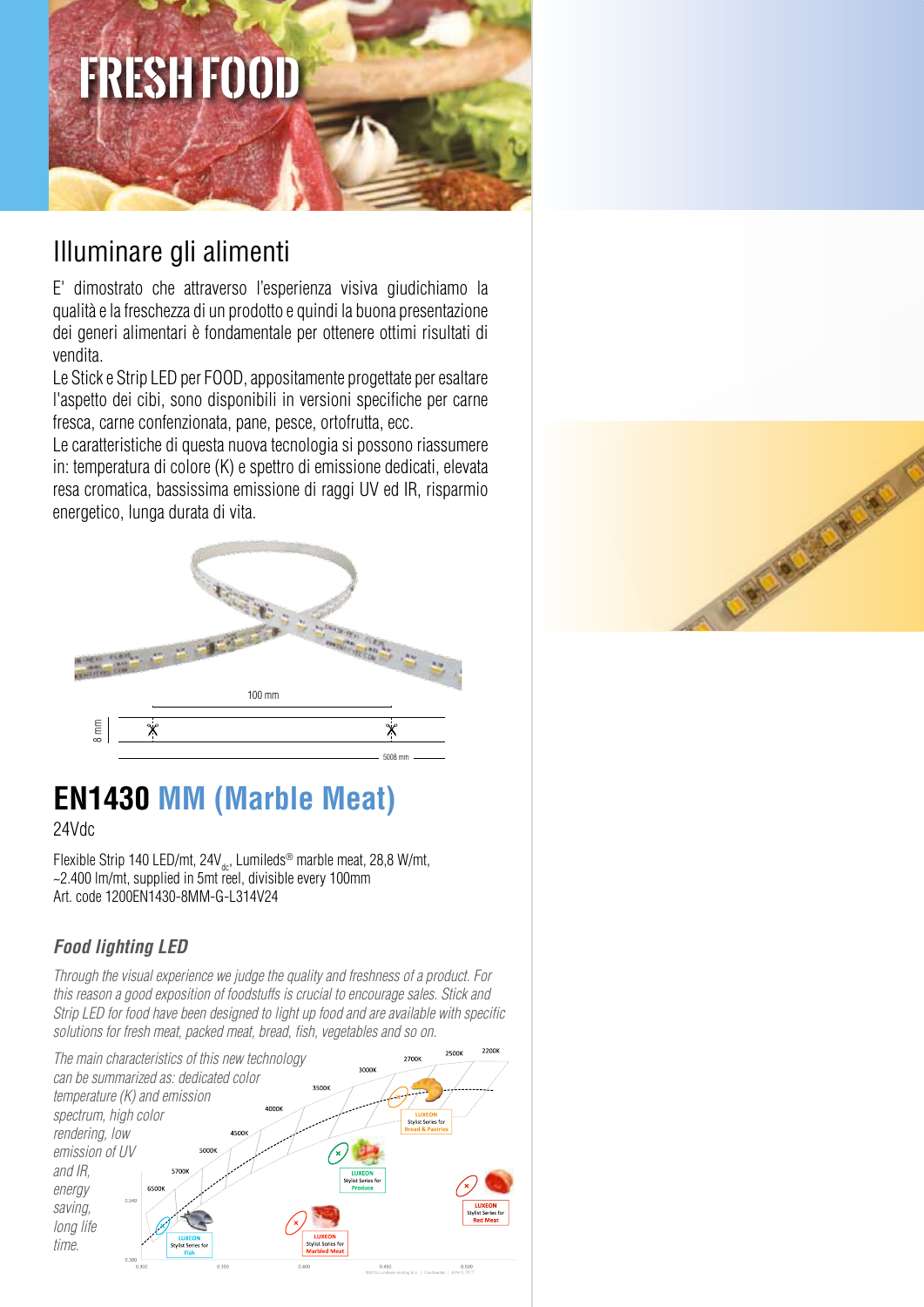# **tunablewhite**

# Bianco dinamico e qualità della vita

Diversi studi hanno dimostrato come la luce influenzi salute e benessere.

Con le soluzioni **Tunable White** proposte da Entity è possibile regolare la tonalità della luce bianca in modo dinamico nei più svariati ambienti (uffici, commerciali, ospedali, strutture ricettive, ecc.).

## *Tunable white and quality of life*

*Several studies have shown how light influences health and well-being. With the Tunable White solutions proposed by Entity, it is possible to adjust the shade of white light dynamically in several environments* 

*(offices, retails, hospitals, hotels, etc.).*

# **EN1489 tw**

12Vdc | 24Vdc

350mA | 900lm | CRI>90

16 LED Nichia, tunable white 2000K - 6500K, CRI>90, 8,4W Art. code 1200EN1489-9CW-X-NI17C35

Flexible Strip 120 LED/mt (60+60), 12 - 24V tunable white 2200K – 6500K, supplied in 5mt reel

**LONG LIFE STRIP tw**

国国国家

Art. code 1300LL120N-WCW9C-035XX



REAL SIZE 13,5 x 13,5mm

# **EN1430 tw**

 $^{\circ}$   $^{\circ}$ 

24Vdc | CRI>90 available

Flexible Strip 140 LED/mt (70+70), 24 $V_{\text{obs}}$ , Lumileds<sup>®</sup>, tunable white 2200K – 6500K, CRI>90 available, supplied in 5mt reel, divisible every 100mm

**Disponibile in due versioni /** *Available in two versions:*

- **1. I-LED 30mA**, 36W + 36W Art. code 1200EN1430-XCW-H-L314V24
- **2. I-LED 60mA,** 72W + 72W Art. code 1200EN1430-XCW-G-L314V24

# **EN1490 tw EN1491 tw**

350mA | 500mA | 700mA | From 1340lm @ 350mA CRI>90

48 LED Nichia, tunable white 2000K - 6500K, CRI>90, 13W @ 350mA Art. code 1200EN1491-9CW-X-NI17C70



REAL SIZE 28 x 28mm



350mA | 500mA | 700mA | From 900lm @ 350mA CRI>90

32 LED Nichia, tunable white 2000K - 6500K, CRI>90, 8,4W @ 350mA Art. code 1200EN1490-9CW-X-NI17C70



REAL SIZE 19 x 19mm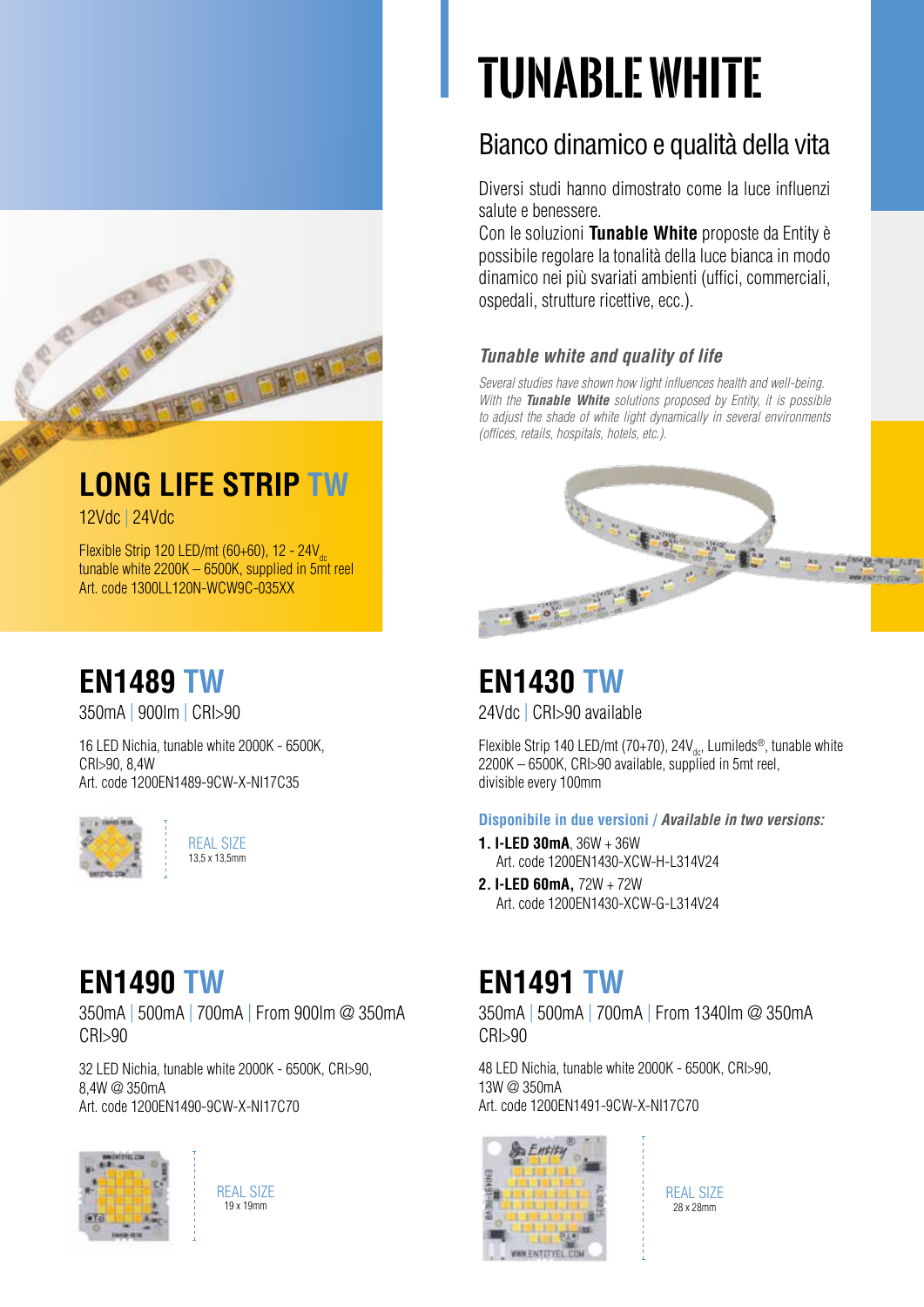# **linear solutions**

# Illuminazione flessibile

Entity propone una vasta gamma di soluzioni lineari standard su PCB flessibile o rigido, Made in Italy, con possibilità di personalizzazione.

Le soluzioni proposte da Entity si contraddistinguono per l'elevata efficienza luminosa con versioni che superano i 4.500lm/mt, CRI>90, 3 StepMcAdam, lunga durata di vita, solo per citare alcune specifiche.

### *Flexible lighting*

*Entity offers a wide range of standard linear solutions on flexible or rigid PCB, Made in Italy, with customization possibilities. The solutions proposed by Entity distinguish themselves for the superior lighting efficiency with version > 4.500lm/mt, CRI>90, 3 StepMcAdam, long lifetime, only to mention a few specifications.*

# **EN1430 Strip 70 LED/mt**

#### 24Vdc | CRI>90 available



Flexible Strip 70 LED/mt,  $24V_{dc}$ , Lumileds®, 2700K - 3000K -4000K - 5000K available, CRI>90 available, supplied in 5mt reel, divisible every 100mm, UP TO 1.900 lm/mt

#### **Disponibile in due versioni /** *Available in two versions:*

- **1. I-LED 30mA**, 7,2 W/mt, ~ 1.000 lm/mt Art. code 1200EN1430-XXX-K-L314V24
- **2. I-LED 60mA**, 14,4 W/mt, ~ 1.900 lm/mt Art. code 1200EN1430-XXX-Q-L314V24

# **EN0957 Stick 140 LED/mt**

24Vdc | CRI>90 available

|                 | $50 \text{ mm}$ |        |
|-----------------|-----------------|--------|
| $12 \text{ mm}$ |                 | പ് ച   |
|                 |                 | 500 mm |

Rigid Stick 140 LED/mt,  $24V_{\text{obs}}$ , Lumileds<sup>®</sup>, 2700K - 3000K -4000K - 5000K available, CRI>90 available, supplied in 500mm bar, divisible every 50mm, UP TO 2.400 lm/mt Art. code 1200EN0957-H1-X-BIX



# **EN1430 Strip 140 LED/mt**

24Vdc | CRI>90 available



Flexible Strip 140 LED/mt,  $24V_{\text{dc}}$ , Lumileds®, 2700K - 3000K -4000K - 5000K available, CRI>90 available, supplied in 5mt reel, divisible every 100mm, UP TO 3.800 lm/mt

**Disponibile in due versioni /** *Available in two versions:*

- **1. I-LED 30mA**, 14,4 W/mt, ~ 2.000 lm/mt Art. code 1200EN1430-XXX-H-L314V24
- **2. I-LED 60mA**, 28,8 W/mt, ~ 3.800 lm/mt Art. code 1200EN1430-XXX-G-L314V24

**See datasheets and the complete range of stick and hi-strip at www.entityel.com**

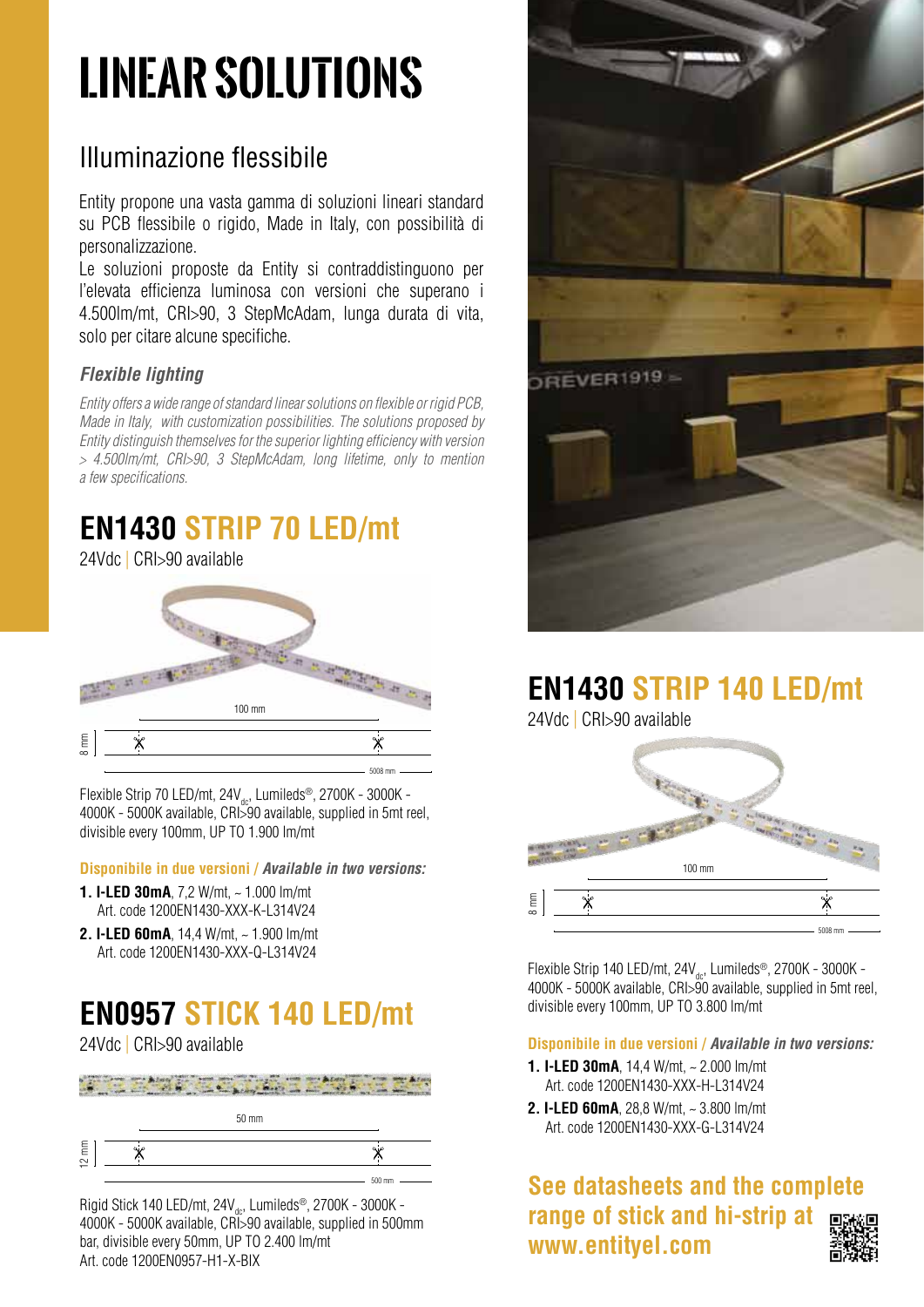

## **LIMINAZIONE LINEARE A BI ILLUMINAZIONE LINEARE A BINARI**

Le soluzioni lineari Entity sono ideali anche per applicazioni di luce a binario e possono essere utilizzate sia per luce indiretta che per luce lineare. Sono ad esempio compatibili con il binario a bassa tensione della linea MULTISYSTEM di A.A.G. Stucchi.

#### *Tracks linear lighting*

*The Entity's linear solutions are ideal also for track lighting applications and can be used for indirect and linear lighting both. They're compatible also with MULTISYSTEM low voltage track from A.A.G. Stucchi.*

Molte anche le soluzioni disponibili per creare luce lineare con il **binario ad H** della linea ONETRACK di A.A.G. Stucchi.

Mentre la parte inferiore del binario viene utilizzata in modo classico per l'illuminazione diretta tramite apparecchi di illuminazione, la sede superiore può essere sfruttata per creare luce indiretta ed ospitare alimentatori dalle dimensioni ridotte, come quelli proposti da Entity.

*Entity offers several solutions to create linear lighting also with the H-track ONETRACK from A.A.G. Stucchi. While the lower part of the track is used for direct lighting with luminaires, the upper room can be used to create indirect light and house special small drivers, such as the ones proposed by Entity.*



Low voltage track MULTISYSTEM A.A.G. Stucchi





H-track ONETRACK® A.A.G. Stucchi



Alimentatore ideale per binari ad H *Power Supply ideal for H-track*

 $132 \times 22$ mm  $\frac{1}{2}$ 19mm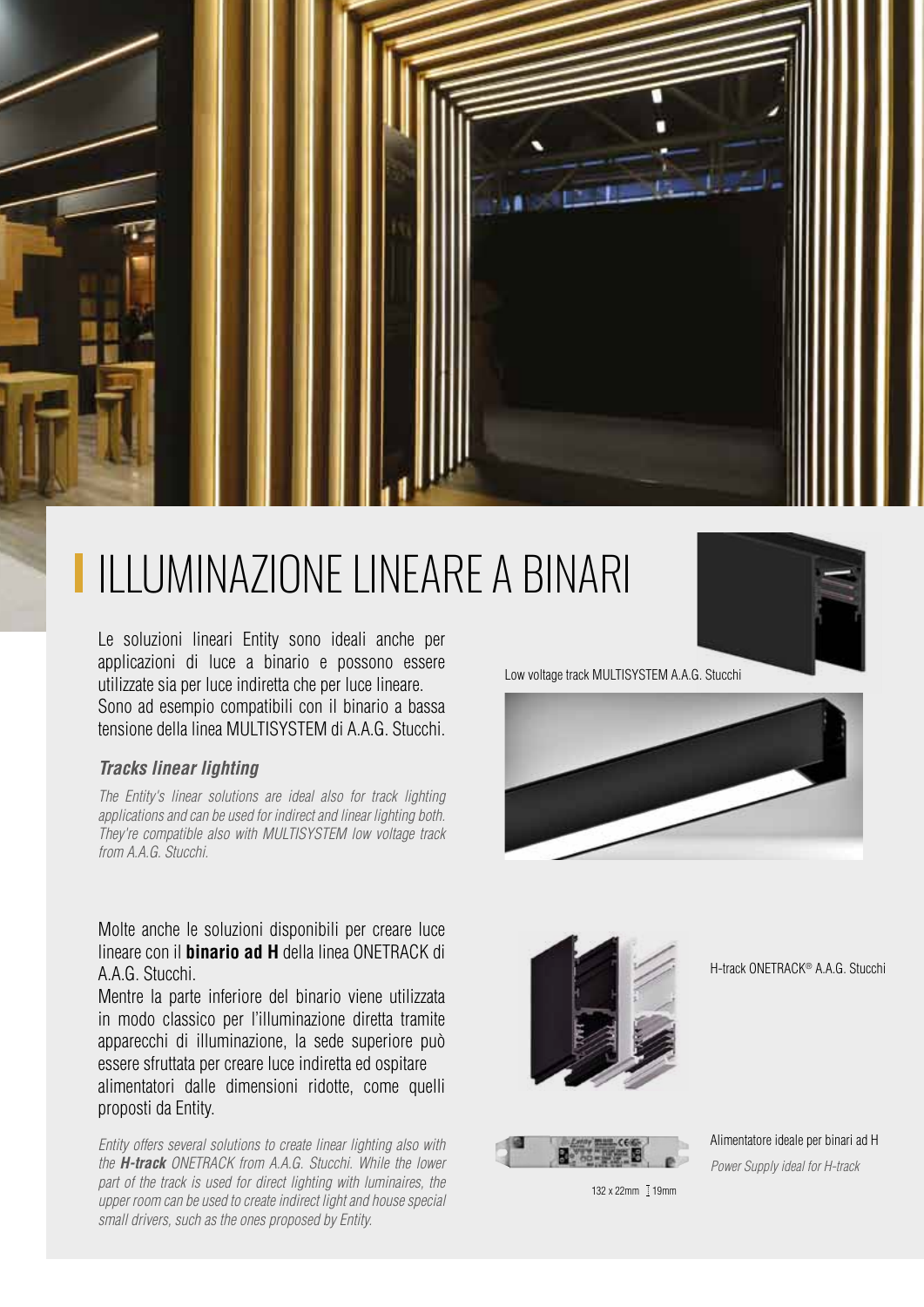# **Realizing your ideas**

Siamo un'azienda internazionale che progetta e realizza schede elettroniche in ambito industriale e lighting, promuovendo i valori distintivi del Made in Italy dal 1989.

Progettazione Hardware e Software, Ricerca e Sviluppo, Prototipazione, accurati Test e Collaudi, fino alla Produzione in serie sono i passaggi fondamentali del nostro **Servizio a 360°**, che da sempre ci contraddistingue.

Queste caratteristiche sono riconosciute e testimoniate anche dalle diverse partnership con aziende prestigiose. Nel lighting, settore in cui siamo fortemente specializzati, siamo unico partner italiano accreditato da CREE in qualità di LED Solution Provider.

Abbiamo messo le nostre radici 30 anni fa e da allora, ogni giorno, raccogliamo e facciamo crescere le idee dei nostri clienti, perché il loro successo è anche il nostro.

*We are an international company that designs and produces electronic boards for industrial use and lighting, and we have been promoting the distinctive values of Made in Italy since 1989.* 

*Hardware and Software Design, Research and Development, Prototyping, accurate Testing and Inspection, Production: these are the main steps of the all-encompassing service that has always distinguished our company.* 

*These characteristics are confirmed by our Partnerships with some of the most prestigious companies. In lighting, a sector in which we are highly specialized, we are the only Italian partner accredited by CREE as LED Solution Provider.* 

*We put down our roots 30 years ago and since then we have been gathering and developing our customers' ideas, as we are strongly convinced that their success is also our success.*

#### 230 V QUAD HI-Strip flip chip **STAR ISCO/TRIPTYCH** Steplight STREET LIGHTING **STICK & I-STICK** stick & I-StickONG LIFE STRIP Long Life Strip STYLING STRIP styling Strip Disco/Triptych **STEPLIGHT** STREET LIGHTING

#### **CATALOGO LED /** *LED CATALOGUE*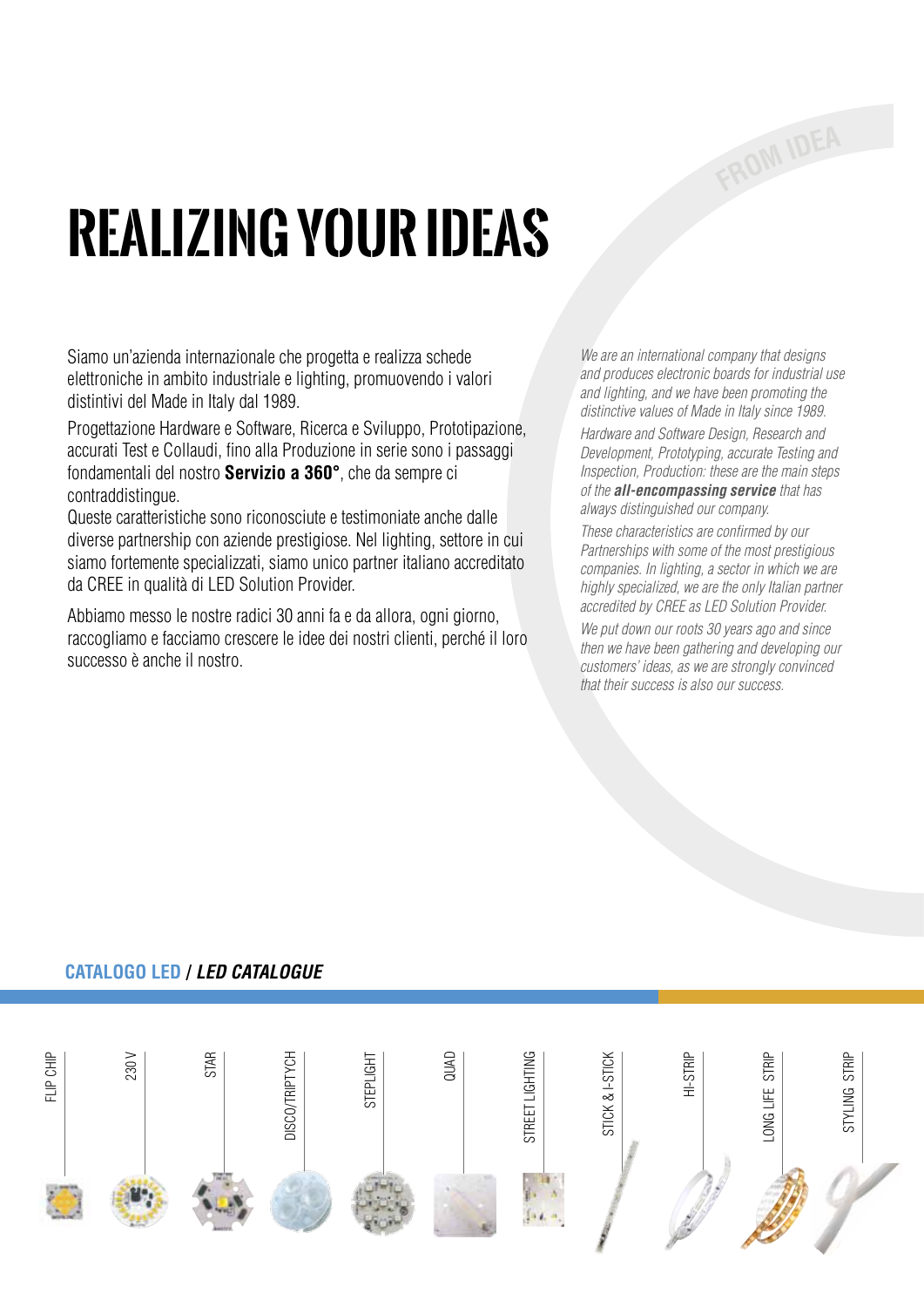# **QUALITÀ** OTTIMIZZAZIONE controllo dei costi

Queste sono le principali motivazioni che hanno portato alla nascita di SAF Montaggi, azienda collegata ad Entity Elettronica Srl, in risposta alla crescente richiesta da parte delle aziende di affidare la propria produzione conto terzi in ottica di ottimizzazione e controllo dei costi interni ma anche per una migliore qualità produttiva.

L'azienda vanta una lunga esperienza nel campo illuminotecnico LED e prestigiose collaborazioni con i maggiori brand, che si affidano a SAF per l'affidabilità e la qualità dell'intero processo produttivo rigorosamente Made in Italy: dalla manipolazione delle delicate componenti elettroniche e LED alla cura dei materiali durante le varie fasi di montaggio.

## **www.safmontaggi.it**



#### *Quality, optimization and control of costs.*

*These are the main reasons that led to the birth of SAF, company connected to Entity Elettronica Srl, in response to the growing demand from companies to commit their manufacturing to third parties for an optimization and control of costs as well as for a better production quality.*

*The company has a long experience in LED lighting and collaborations with leading brands, which rely on SAF for the reliability and quality of the entire production process, Made in Italy: from the handling of delicate electronic components and LEDs to the care of materials during the various stages of assembly.*